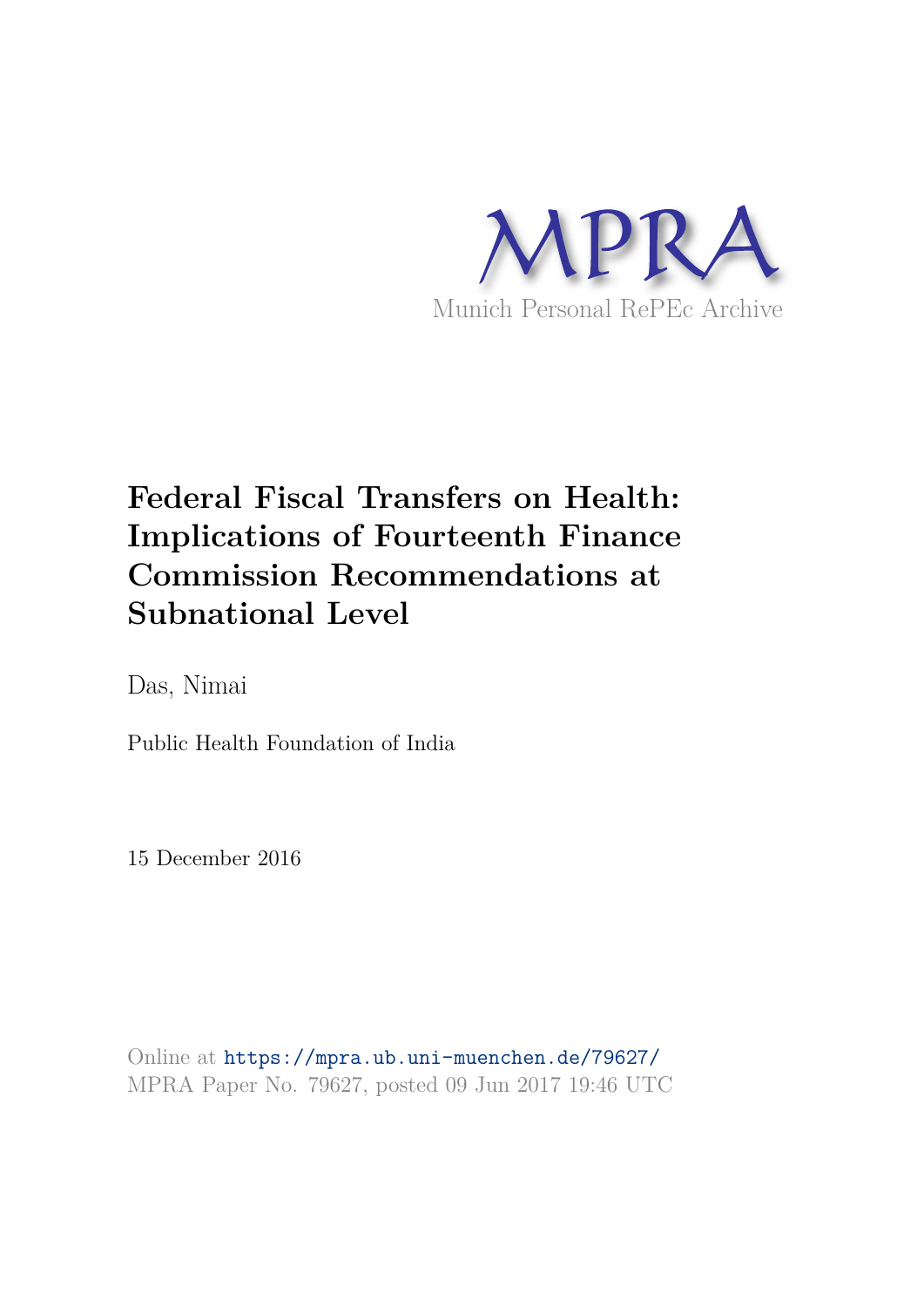#### DOI: [10.13140/RG.2.2.11261.36321](http://dx.doi.org/10.13140/RG.2.2.11261.36321) **Draft for comments** (**not to be cited without permission from author**)

## SESSIHFI Working Paper # 3/16

Nimmai Das

**Federal Fiscal Transfers on Health:** Implications of Fourteenth Finance Commission Recommendations at Subnational Level

#### **3.1 Introduction**

Health is a very basic element of human development, and poor status of human health causes capability deprivation and leads world's poverty and unemployment (Sen 1999). Improvement of the health status of citizens by providing basic health care services is therefore deemed as a very fundamental responsibility of the government in 'welfare nation'. The governments worldwide have had a crucial role in delivering and controlling health care services (Rao and Choudhury 2012). In most low-and-middle-income countries including India, however, the public spending on health has limited the access to public health facilities thereby leads people to go to private providers, and results in large out-of-pocket health expenditure (WHO 2004).

For the low-and-middle-income countries, public health expenditure is an important aspect of reformative health policy (Barenberg et al. 2016), especially when the world is moving towards Universal Health Coverage along with Sustainable Development Goals. The level of governments spending on health in India is one of the major concerns in public policy debate because several highlevel official documents like Approach Paper of Twelfth Five-Year Plan, National Commission on Macroeconomics and Health, High Level Expert Group for Universal Health Coverage, and Programme Implementation Framework of National Rural Health Mission have all recommended for the raise of public health expenditure from existing one percent level to around three percent of national income. Nevertheless, the national government has played only a modest role in health care financing and provision because health is under the subject of subnational governments by Indian Federalism. The country is currently used about 4% of its income (gross domestic products) to consume health care, and out of that only around 1.2% is combined public health expenditure by centre and states (NHA 2016). The central government contributes merely about one-third with the states assuming most financial burden of public health expenditure.

But, the resource mobilization powers assigned to subnational level governments fall short of their expenditure responsibilities. There is a structural imbalance of the financial resource mobilization between central and states governments, referred as vertical imbalance and existed since independence because the Constitution of India provides quasi-federation with more power to the centre for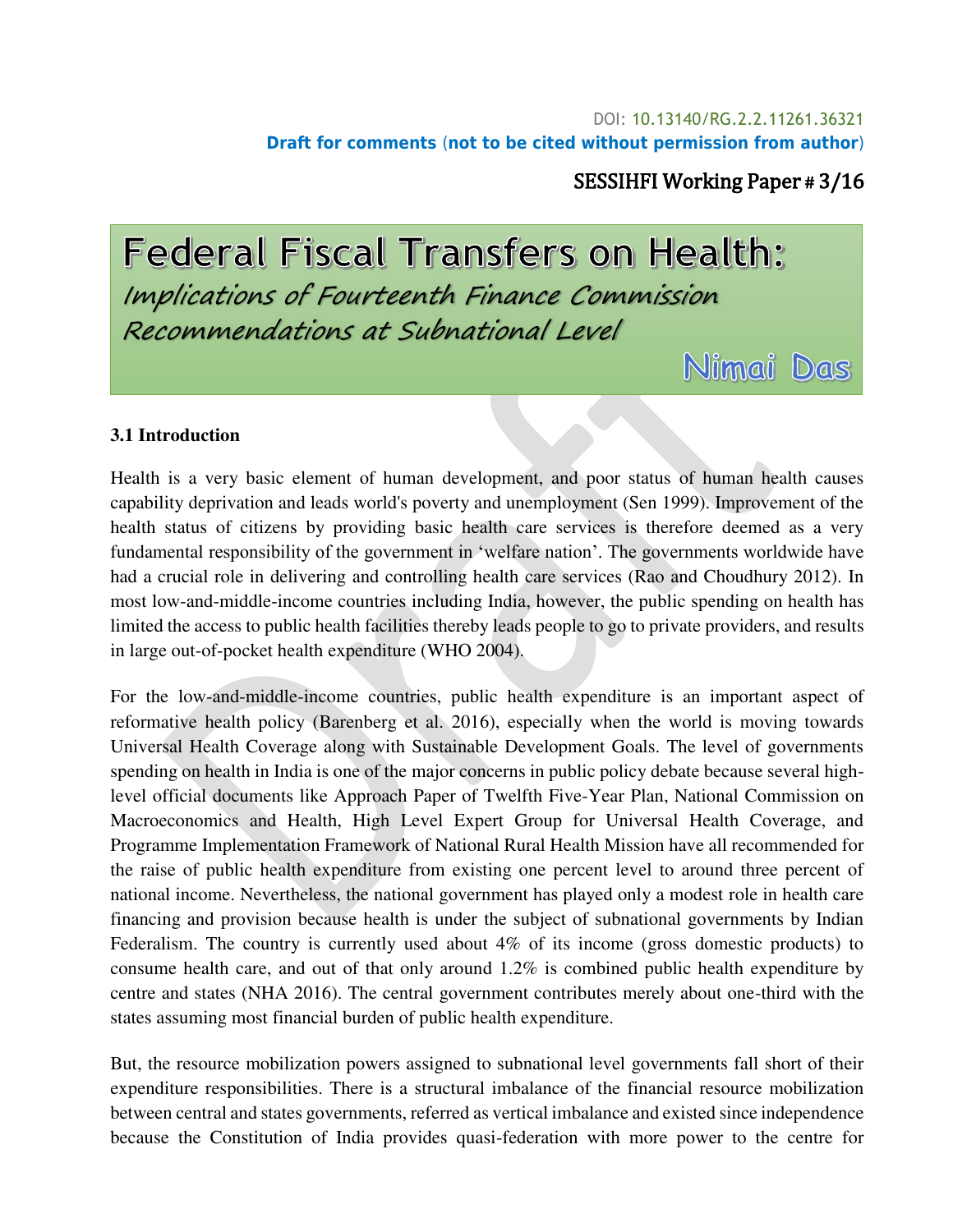allocation of resources. Right from the beginning, therefore, intergovernmental financial transfers are designed to deal with the existing imbalances between different levels of governments that have assigned different fiscal powers. Indeed, the vertical transfer is crucial in federalism because the states at subnational level have assigned some major expenditure responsibilities such as law and public order, agriculture, health, education and so on due to their close proximity to the local issues. Further to these, the adoption of developmental planning and emphasis on decentralized fiscal activities have widened the role of subnational governments to provide better social and economic services. So as to meet their expenditures liabilities however the subnational governments are highly dependent on central transfer of financial resources. In fact, the subnational level fiscal management is to a large extent shaped by the central devolution of funds and expenditure commitments by states that arise from time to time.**<sup>1</sup>**

The fiscal stance of subnational state-governments in general has attained an enormous focus in most public debates since latter half of the eighties when states have started experiencing serious fiscal imbalances (Das 2015). It might has led the Indian Finance Commission (FC) to recommend a state level fiscal reforms such as the rule-based framework to enact fiscal responsibility and budgetary management (FRBM). Notably, the fiscal position of subnational states is deemed as imperative in the national macroeconomic policies because states are accounted for almost sixty percent in the combined expenditure by central and states governments. In view of the growing importance of subnational financial patterns in economy as well as reformative intergovernmental transfer systems over time, there are very extensive researches on the issue of fiscal federalism in India. In fact, enormous studies are available over the last few decades that critically reviewed the existing patterns of vertical and horizontal devolutions resources (Bagchi and Chakraborty 2004; Chakraborty 2011; Chalam and Mishra 1997; Rangarajan and Srivastava 2008; Rao and Singh 2007; and so on). There are three broad channels for devolution of federal financial resources from centre to states: (1) statutory transfers as share of central taxes and non-plan grant-in-aid by Finance Commission, (2) formula based normal central assistance to state plan and special sub-plan schemes by erstwhile Planning Commission, and (3) discretionary grant by union ministries for central schemes which also include the erstwhile direct transfer to state-level implementing agencies. Nevertheless, the Finance Commission transfer has remained the major source of federal devolution to subnational states, reached at around 57% in recent past during Thirteenth Finance Commissions (FFC 2015: 51). Among the non-FC transfers, normal central assistance has marked just around 5%, and the rest about 38% was on the route through union ministries (ibid: 159). Nowadays, all the resources are channelling through FC and Union Ministries (UMs), and accumulated only in the State Consolidated Fund. Of course, there are several plan components in the ministerial channel such as special central assistance, special plant assistance, central plan schemes and centrally sponsored schemes. Noteworthy to mention, a major part of the ministerial fund is observed for the centrally sponsored schemes (such as National Health Mission − a flagship scheme to improve human health in the country). In both

 $\overline{a}$ 

<sup>&</sup>lt;sup>1</sup> Nevertheless, the states are themselves inherently uneven in terms of their own resource mobilizations at subnational level. Such an inequality is termed as horizontal imbalances and caused by the statewide variations in revenue generations and expenditure responsibilities since there are region-specific disparities and diverse socioeconomic structure among states.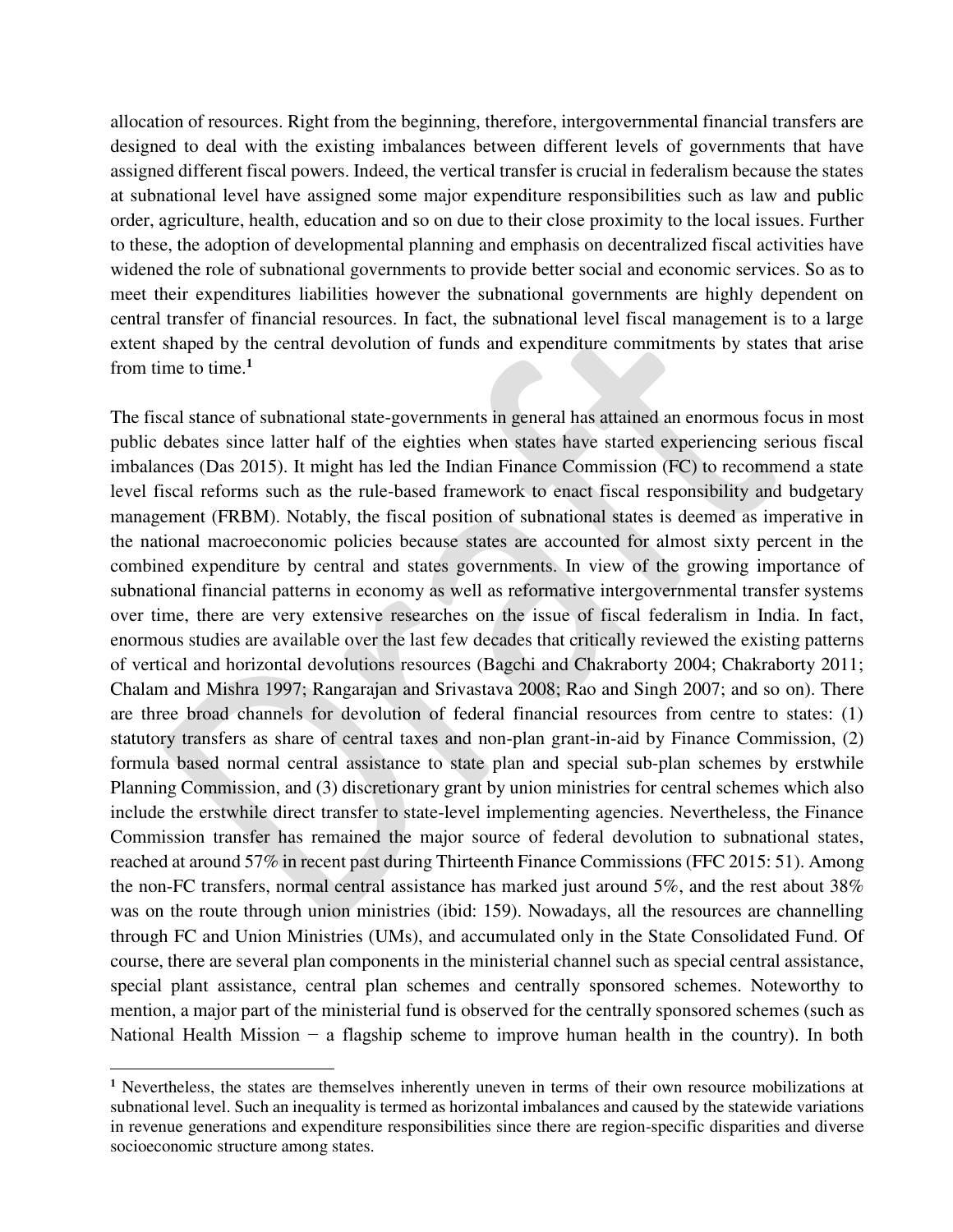statutory and ministerial transfers, however, there are some resources clearly earmarked as developmental grant to improve specific sector like health, education, etc. As an example, the previous Finance Commissions have recommended a performance-based grant-in-aid to improve health status pertaining to the outcome indicator of infant mortality rate (IMR).

It is so evident that the central transfers to states are both tied (to a sector say health) and untied.**<sup>2</sup>** Regarding tied versus untied federal transfers, there are two recent policy decisions in line with the FFC Recommendations to promote cooperative federalism. *First*, there are more untied and less tied funds in the composition of federal transfers to offer greater flexibility to states  $(14<sup>th</sup> FC)$  made the highest ever increase in tax devolution, and expected to enhance transfer around 8% through statutory channel).**<sup>3</sup>** Such an important policy shift in the recommendations of FFC may have clear implication in the pattern of resource distribution of state governments' budgets. The non-statutory transfer of central ministries is also expected to affect due to limited fiscal space of union government (FFC 2015). Choudhury et al. (2016) have raised the concern about reducing ministerial transfer, which is anticipated to affect much on developmental expenditure under centrally sponsored schemes (CSS). Yet, there is the direction of compensation using untied central resources because larger tax devolution may enhance fiscal space with autonomy for the states. In spite of that the central government has *finally* decided to continue on the important CSS like NHM. Several recent studies have estimated that there is a net financial gain to the states following recommendations of the FFC (Chakraborty 2015; Shetty 2016; World Bank 2016). A very recent analysis by Choudhury et al. (2016) has pointed out that the federal transfer to states during first two years of 14<sup>th</sup> FC award period is likely to reduce as compared with the average of  $13<sup>th</sup>$  FC period, and this is due to contractionary central grants mostly devoted to social sector under CSS (NITI Aayog 2015). The states have also given lower priority to social sector expenditure in preliminary phase of the  $14<sup>th</sup>$  FC period (pp. 18). Further, a fairly regular grant-in-aid to states in statutory route based on the health status has desisted by FFC. All these facts might have led to a serious implication on public health expenditure at subnational level. Therefore, the immediate concern is to what extent the states are being able to prioritise their public health expenditure in changing compositions of federal fiscal transfers comprising more untied and less tied resources. The aim of this study is to assess comparatively the impact of FFC recommendations on tied and untied health expenditures in light of the 'high focus' and 'non-high focus' states on the health indicators.**<sup>4</sup>**

In this chapter, we would analyze the extent of health expenditure at subnational level by sources of revenue as tied and untied resources available for public health purposes. The disintegration of central

 $\overline{a}$ 

<sup>&</sup>lt;sup>2</sup> Tied transfers to the states are earmarked fund to specific sectors without any autonomy of intersectoral reallocation by states. NHM fund, for example, is an earmarked fund to health sector, and states can't use it on non-health purposes. In contrast, revenue deficit grant is untied transfer, and state has autonomy to spend its own way. There are some transfers such as *central assistance to state annual plans*, and may be termed as 'semi-tied' in the sense that states have full autonomy to set its own plan for any sector but the allocated central resources of such a specified plan can't be shifted to other plans of the states. Nevertheless, the semi-tied central transfer may well be clubbed into untied fund because states have full freedom of choice while plan for it.

<sup>&</sup>lt;sup>3</sup> It may be observed that the corresponding transfers between  $13<sup>th</sup>$  and  $14<sup>th</sup>$  Finance Commissions are  $67.4\%$ and 75.2% in aggregate federal transfers to states (FFC 2015: 50 & 437).

**<sup>4</sup>** Nevertheless, these states are almost similar to EAG (*empowered action group*) and Non-EAG states in term of statewide socioeconomic backwardness. Henceforth, EAG would be treated same as high focus and so on.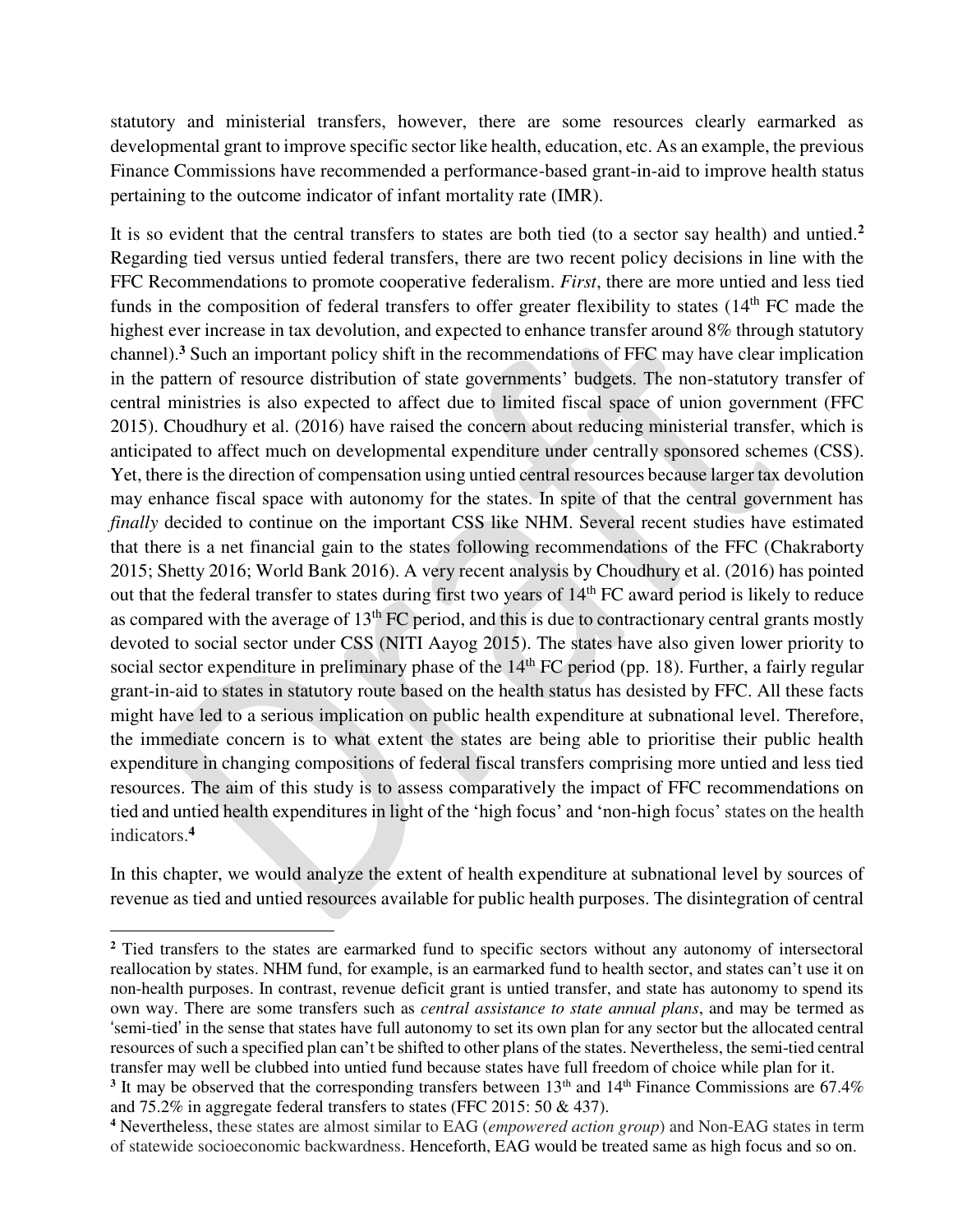fiscal transfers by source would help identify the comparative effects on state-level public health expenditure for the recent federal policy shift with FFC Recommendations. Prior to proceed with this core objective of assessing central transfer on states' public health expenditure, a review of relevant literatures is offered for public health expenditure under the federal structure of India. Subsequently, the study of fiscal resources in federal system available for health is presented in light of the recent Finance Commissions. Final section summarizes the findings.

## **3.2 Review of Public Health Expenditure in India**

l

India's public health expenditure is historically at very low level and stagnant over the decades, which may be led to a worse performance on health indicators of the country.<sup>5</sup> As per the UNDP report on human development (HDR 2015), India is ranked at  $127<sup>th</sup>$  in terms of maternal mortality rate as well as female life expectancy at birth,  $141<sup>st</sup>$  on under-five mortality rate,  $143<sup>rd</sup>$  on infant mortality rate, and 156<sup>th</sup> for the share of health expenditure in gross domestic products among the listed 188 countries. Such a poor health status of the country clearly indicates about inaccessibility of its vast population to attend adequate health care through private expenditure (Rao and Choudhury 2012, Sengupta 2013). These facts might result-in to recommend for scaling up combined governments' spending on health to 3% of GSDP by HLEG-UHC (2011). Nevertheless, the combined public spending on health is till at 1.2% against its desired level of 3%. That Gupta and Chowdhury (2014) observed, in this limited public resource pool available for health, the major share around 70% has encountered from *consolidated fund of states*, and central ministries have spent the rest, encompassing overwhelming part by Ministry of Health and Family Welfare (see Figure 3.1).



#### **Figure 3.1: Extent of health expenditure by centre and states**

Notes: \*state is inclusive of the local bodies; MoHFW=Ministry of Health and Family Welfare, MoD=Ministry of Defence, MoR=Ministry of Railways, MoLE=Ministry of labour and Employment and OMs=Other Ministries. Source: Gupta and Chowdhury (2014)

<sup>&</sup>lt;sup>5</sup> Yet, there are some debates globally and nationally in the literates about resultant health outcomes by enhancing public spending on health. Filmer and Pritchett (1999), Kaur and Misra (2003), Makela et al. (2013) and World Bank (2004) are in the view that the public health expenditure has very little effect on health outcomes; while Anand and Ravallion (1993), Bhalotra (2007), Farahani et al. (2010) and others have found a positive impact on the health status.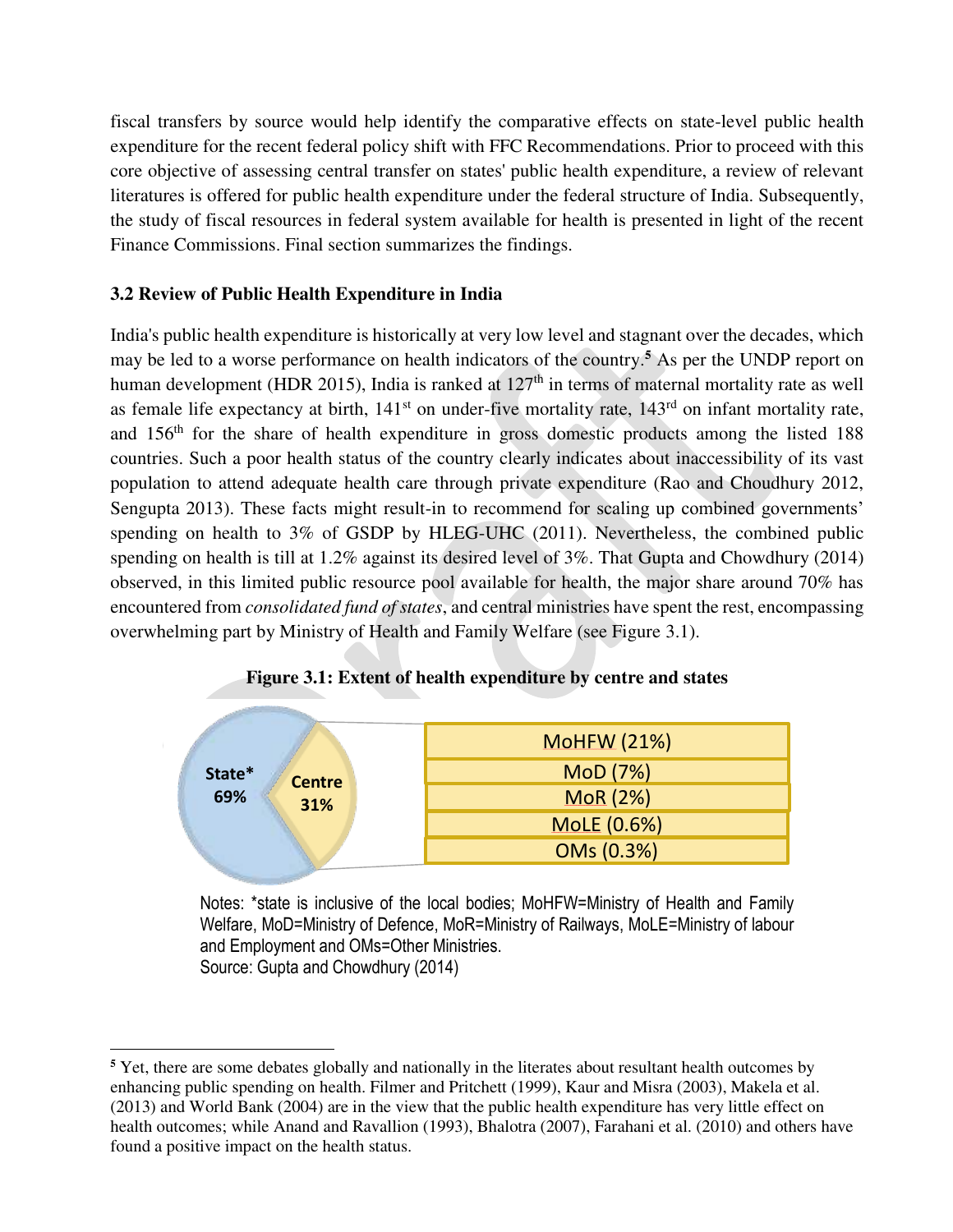Notably, except for the MoHFW, public health expenditure about 10% accounted for rest of central ministries like Defense, Railways and other ministries (CGHS) are typically the central sector schemes implemented directly by central level agencies with states have no role to play as per the federal structure. There are indeed some central sector schemes such as AIIMS like hospitals, and offer health services to common peoples at the state level. So, the central resources on health may well be accomplished directly by central authorities (central sector schemes) as well as state authority (state plan schemes including CSS). It has been estimated by Choudhury et al. (2011) that around 16% of central fund has channelized through central government's own institutions, and the same are beyond our scope in the present study which essentially analyses federal transfer to state level authorities. It is however observed from following Figure 3.2 that the overwhelming part (84%) of central resources on health has routed through the state level authorities via State Consolidated Fund (state treasury) and direct transfer to state level health societies. Since the year 2014-15, the direct central transfer to state society has been discontinued and all fund are now routed via state treasury.



**Figure 3.2: Pattern of central resource flows on public health**

Source: Choudhury et al. (2011)

As discussed, the central transfer to states has two components: sector-specific tied fund and untied fund. While the erstwhile society route transfer was wholly tied fund to health, treasury route fund had more untied than tied resources almost until 13<sup>th</sup> FC period. A flowchart of the transfer of federal resources is presented in Figure 3.3. It may be observed from flowchart that the components 1 and 5 accounted for central tied transfer with component 3 and 6 as matching state tied resource in the presence of both treasury and society routes. No matter if component 5 boils down into 3 and 6 merges with 1 due to abolition of society route. It is however hardly possible to identify disintegrated untied components as 2 (central share) and 4 (state share), and such an analysis is not very imperative especially in the present study. In the both tied and untied funds, there are statutory as well as discretionary transfers involved. For example, the incentive grant by  $13<sup>th</sup> FC$  on statewide health status is tied statutory transfer. Then again, the central finance on NHM scheme is a tied ministerial transfer.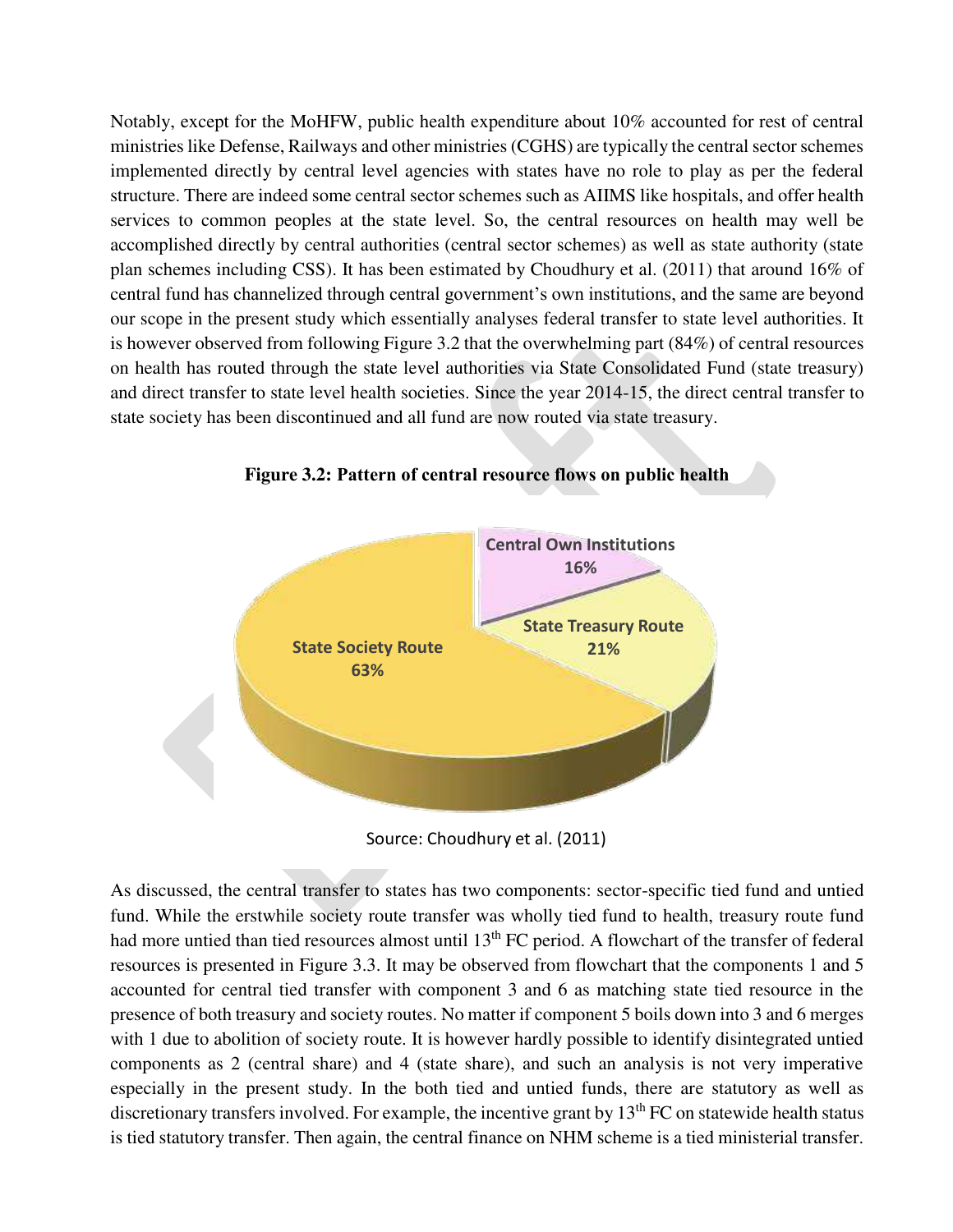

## **Figure 3.3: Flowchart of federal tied and untied resources on health**

## **3.3 Impact of Federal Fiscal Transfers on State Health Expenditure**

l

## *3.3.1 Pattern of public expenditure during recent periods under FCs*

Union of India in 1947 began with a major diversity between provinces in terms of culture, resources, politics and institutions in a bargain to form a federation would certainly entail *de facto* asymmetry at subnational level in socioeconomic status. Our comparative analysis of EAG (high focus) and Non-EAG (non-high focus) states during last three successive FC-periods suggests that the subnational level total expenditure relative to gross state domestic product (TE/GSDP) is differed across states in both EAG and Non-EAG groups. Of course, the TE/GASP ratio of EAG states in general is moderately higher than Non-EAG states. The higher level of spending by EAG states is also observed for other relevant expenditure variables in normalized term, such as development expenditure (DE/GSDP), social sector expenditure (SE/GSDP) and health expenditure (HE/GSDP). Pertaining to the recent three FCs, there is an increase of almost all expenditure variables in both EAG and Non-EAG states from  $12<sup>th</sup>$  to  $13<sup>th</sup>$  and  $13<sup>th</sup>$  to  $14<sup>th</sup>$  periods of Finance Commission; the increase in  $14<sup>th</sup>$  FC period over 13th FC period is however more perceptible in EAG states (see Table 3.1).**<sup>6</sup>**

<sup>&</sup>lt;sup>6</sup> The study follows definition used by RBI in its reports on State Government Finances on the development and social sector expenditures; all the expenditure variables are inclusive of revenue account and capital account, and health expenditure comprises medical, public health and social welfare. Further, an annual average (geometric mean for variables considered in ratio term and arithmetic mean for variables in real term) is estimated to represent respective periods under Finance Commissions. While the entire duration of five years has considered for the 12<sup>th</sup> FC (2005-10) and 13<sup>th</sup> FC (2010-15), only two years average (2015-17) is applicable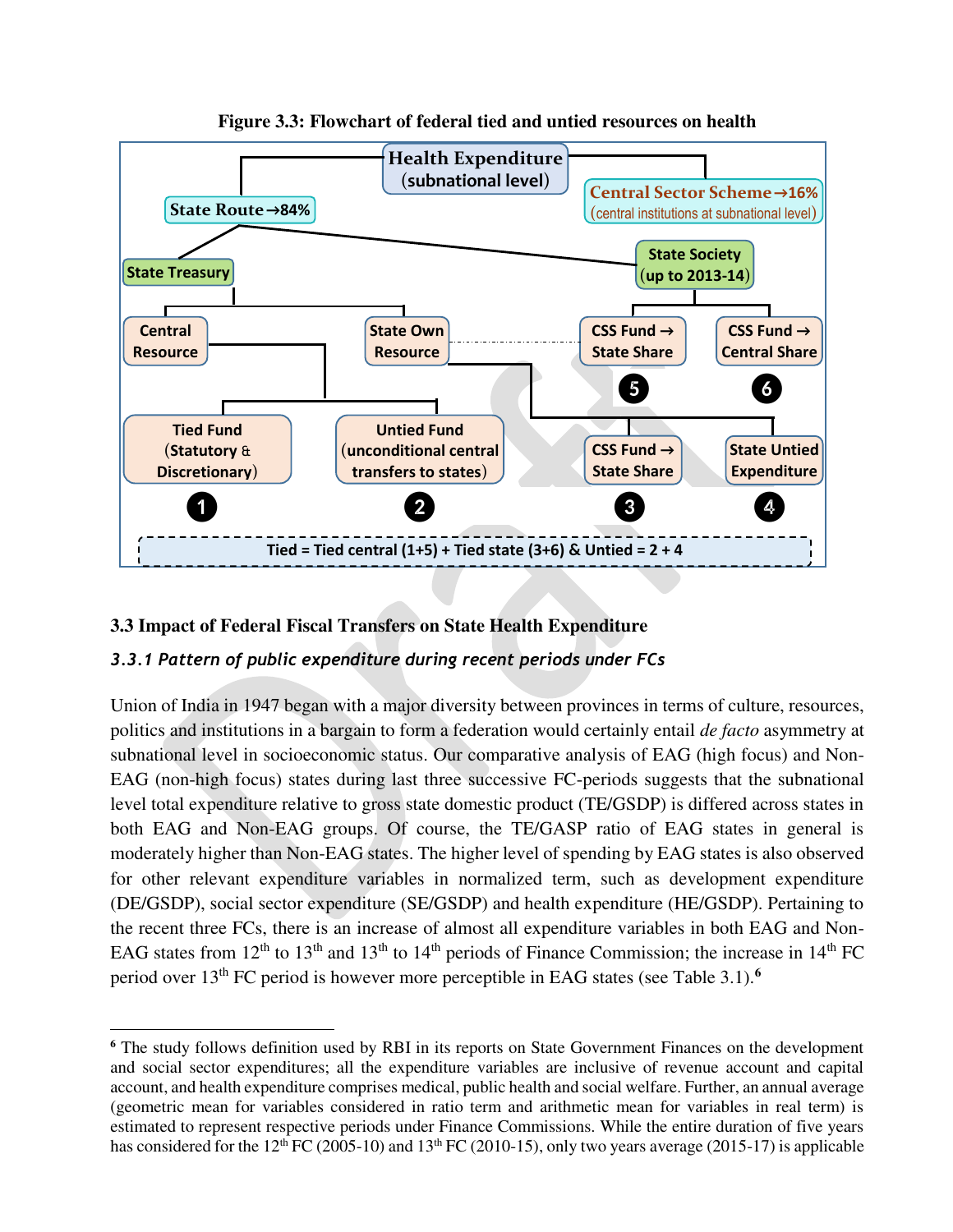|                         | <b>EAG</b>     |      | TE/GSDP DE/GSDP SE/GSDP HE/GSDP |      |     | Non-<br><b>EAG</b> | <b>TE/GSDP</b> | DE/GSDP |                | SE/GSDP HE/GSDP |
|-------------------------|----------------|------|---------------------------------|------|-----|--------------------|----------------|---------|----------------|-----------------|
| 12th<br>E               |                | 26.5 | 16.1                            | 8.7  | 1.1 |                    | 13.4           | 8.6     | 4.3            | 0.4             |
| 13th<br>$\overline{FC}$ | Bihar          | 24.8 | 15.9                            | 8.4  | 0.9 | Gujrat             | 13.2           | 8.7     | 4.8            | 0.6             |
| 14th<br>$\overline{F}$  |                | 29.6 | 20.7                            | 10.7 | 1.3 |                    | 14.2           | 9.5     | 5.4            | 0.8             |
| 12 <sub>th</sub><br>FC  |                | 17.2 | 11.7                            | 6.1  | 0.6 |                    | 12.1           | 7.6     | $\overline{4}$ | 0.4             |
| 13th<br>E               | Chhattisgarh   | 18.9 | 13.5                            | 7.1  | 0.8 | Maharashtra        | 11.6           | 7.4     | 4.4            | 0.4             |
| 14th<br>$\overline{F}$  |                | 26.3 | 20.8                            | 10.1 | 1.4 |                    | 13.2           | 8.3     | 5.1            | 0.6             |
| 12th<br>$\overline{F}$  |                | 20.9 | 12.6                            | 5.7  | 0.7 | Kerala             | 13.5           | 6.1     | 3.9            | 0.6             |
| 13th<br>E               | Madhya Pradesh | 22.4 | 13.4                            | 6.9  | 0.8 |                    | 14.8           | 7.1     | 4.6            | 0.8             |
| 14th<br>$\overline{F}C$ |                | 25.1 | 18                              | 9.4  | 1.1 |                    | 17.5           | 8.2     | 5.1            | 1.1             |
| 12 <sub>th</sub><br>EC  |                | 18   | 10                              | 5.7  | 0.6 |                    | 14.1           | 7.9     | 4.5            | 0.5             |
| 13th<br>EC              | Odisha         | 19.3 | 12.8                            | 6.8  | 0.7 | Tamil Nadu         | 14.1           | 8.3     | 5.1            | 0.6             |
| 14th<br>$\overline{F}$  |                | 25   | 18.1                            | 8.7  | 1.2 |                    | 16.1           | 9.5     | 5.3            | 0.7             |
| 12th<br>EC              |                | 17.9 | 11.1                            | 6.6  | 0.8 |                    | 16             | 7.5     | 4.7            | 0.6             |
| 13th<br>FC              | Rajasthan      | 16.5 | 10.9                            | 6    | 0.8 | West Bengal        | 15.4           | 7.9     | 5.6            | 0.7             |
| 14th<br>${\rm FC}$      |                | 23.1 | 14.4                            | 7.4  | 1.2 |                    | 20.3           | 10.2    | 6.3            | 0.8             |

**Table 3.1: Different aspects of expenditure relative to GSDP in recent FCs period** 

Source: Author's analysis from RBI State Finance Data and State Budget Documents

l

In Table 3.2, the key variables of our interest (development expenditure, social sector expenditure and health expenditure) are presented relative to total expenditure of respective states. Health expenditure is also presented with reference to social sector expenditure. It is observed from the table that there is virtually no difference in the pattern of expenditure components between EAG and Non-EAG states. However, development expenditure as a whole in Kerala, West Bengal and Tamil Nadu to some extent is lower than rest of the selected states. Except for a few cases, there is just a marginal improvement in the ratios of different components of expenditure across states during the FC periods; the affirmative expenditure in 14<sup>th</sup> FC over 13<sup>th</sup> FC may well be observed only in the development expenditure of EAG states. For health expenditure, the increase of HE/TE and that of HE/SE ratios in 14<sup>th</sup> FC over 13<sup>th</sup> FC is most imperative in Chhattisgarh among EAG states and Kerala and Gujrat to some extent among Non-EAG states.

for the  $14<sup>th</sup>$  FC. Further, the relevant financial years of the  $14<sup>th</sup>$  FC period, that is to say 2015-16 and 2016-17 are respectively revised estimate and budget estimate; other FC periods are on actual basis in our entire analysis.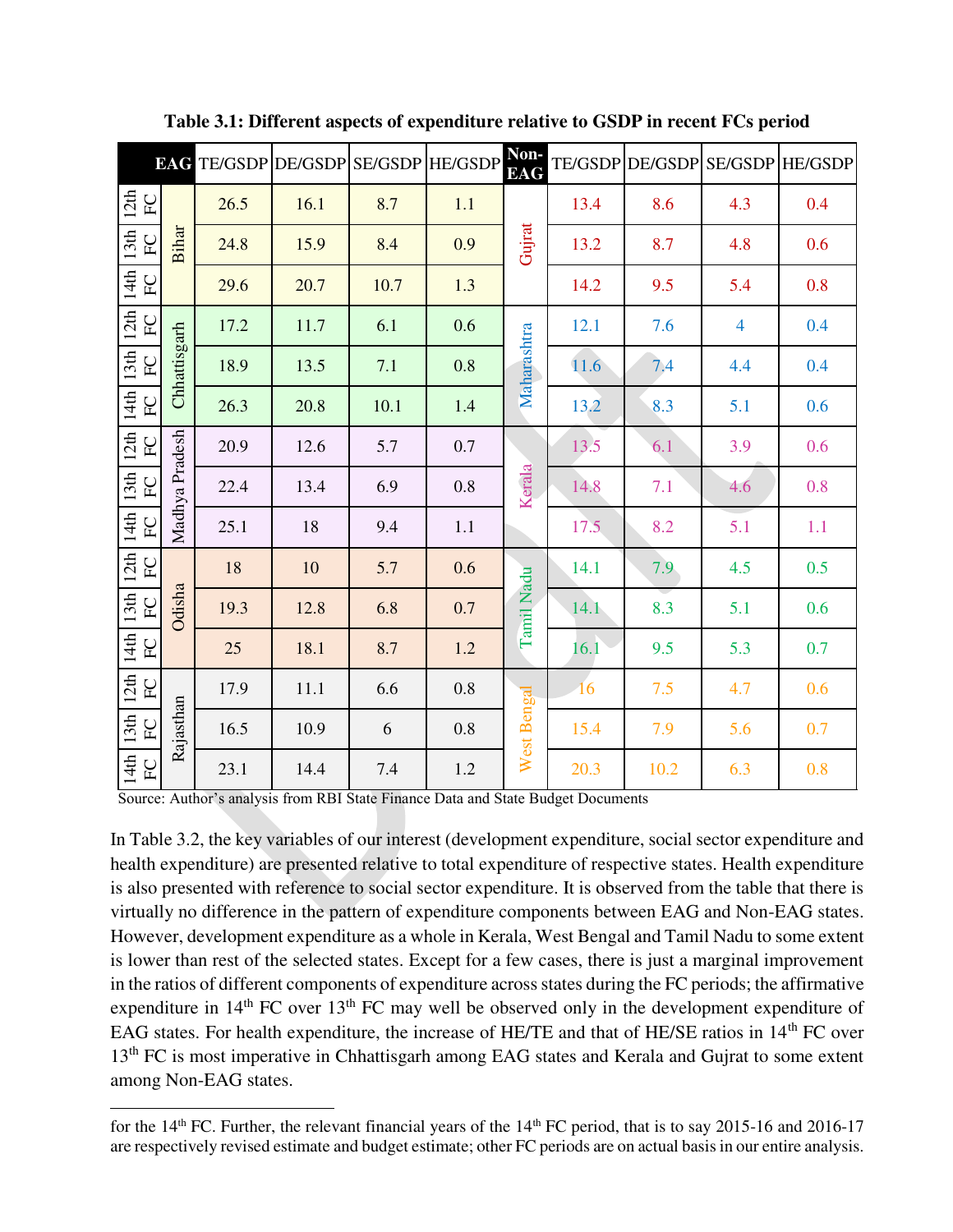|                                    | <b>EAG</b>     | DE/TE | <b>SE/TE</b> | <b>HE/TE</b>   | <b>HE/SE</b> | Non-<br><b>EAG</b> | DE/TE | <b>SE/TE</b> | <b>HE/TE</b> | <b>HE/SE</b> |
|------------------------------------|----------------|-------|--------------|----------------|--------------|--------------------|-------|--------------|--------------|--------------|
| 12th<br>$\overline{F}C$            | <b>Bihar</b>   | 60.8  | 33           | $\overline{4}$ | 12.1         |                    | 63.9  | 32.1         | 3.2          | 10           |
| 13 <sup>th</sup><br>${\rm FC}$     |                | 64.1  | 34           | 3.5            | 10.2         | Gujrat             | 66.4  | 36.6         | 4.7          | 12.7         |
| 14th<br>E                          |                | 69.9  | 35.9         | 4.5            | 12.4         |                    | 66.8  | 38.1         | 5.5          | 14.4         |
| 12th<br>$\rm{F}$                   | Chhattisgarh   | 68    | 35.4         | 3.4            | 9.7          |                    | 62.6  | 33.3         | 3.3          | 9.9          |
| 13th<br>$\overline{F}$             |                | 71.6  | 37.8         | $\overline{4}$ | 10.6         | Maharashtra        | 63.7  | 38           | 3.8          | 10           |
| 14th<br>$\overline{F}$             |                | 79    | 38.4         | 5.5            | 14.3         |                    | 63.4  | 38.6         | 4.3          | 11.2         |
| 12th<br>$\rm{F}$                   |                | 60.1  | 27.1         | 3.5            | 12.9         | Kerala             | 45.4  | 28.9         | 4.7          | 16.4         |
| 13 <sup>th</sup><br>$\overline{F}$ | Madhya Pradesh | 59.8  | 30.9         | 3.8            | 12.3         |                    | 48.2  | 30.9         | 5.4          | 17.4         |
| 14th<br>$\overline{F}$             |                | 71.5  | 37.5         | 4.3            | 11.5         |                    | 46.6  | 29           | 6.1          | 21           |
| 12th<br>$\rm{F}$                   |                | 55.8  | 31.5         | 3.3            | 10.6         |                    | 55.8  | 31.6         | 3.8          | 12           |
| 13th<br>$\overline{F}$             | Odisha         | 66.2  | 35.3         | 3.7            | 10.5         | Tamil Nadu         | 59    | 36.2         | 4.5          | 12.4         |
| 14th<br>$\overline{F}C$            |                | 72.5  | 34.8         | 4.7            | 13.6         |                    | 58.8  | 32.9         | 4.5          | 13.8         |
| 12th<br>$\overline{F}C$            |                | 62.2  | 36.9         | 4.4            | 12           |                    | 46.8  | 29.6         | 4.1          | 13.7         |
| 13 <sup>th</sup><br>E              | Rajasthan      | 66.1  | 36.7         | 5.1            | 13.8         | West Bengal        | 51.5  | 36.5         | 4.5          | 12.4         |
| $14th$<br>${\rm FC}$               |                | 62.2  | 31.9         | 5              | 15.8         |                    | 50.3  | 31.2         | 3.9          | 12.5         |

**Table 3.2: Different aspects of relative expenditure (%) in recent FCs period** 

Source: Author's analysis from RBI State Finance Data and State Budget Documents

With respect to the real growth in different expenditure components at 2011-12 price level, however, there are some important observations: the rate of growth of total expenditure as well as its components like development, social and health expenditures from  $13<sup>th</sup>$  to  $14<sup>th</sup>$  FCs over  $12<sup>th</sup>$  to  $13<sup>th</sup>$ FCs is higher in all selected states under Non-EAG category; the growth rate is lower in almost all cases for the EAG states (see Table 3.3).

**Table 3.3: Different aspects of real expenditure growth in recent FCs period** 

|                | <b>EAG</b> | TE   | DE   | <b>SE</b> | HE   | Non-<br><b>EAG</b> | TE          | DE   | <b>SE</b> | HE  |
|----------------|------------|------|------|-----------|------|--------------------|-------------|------|-----------|-----|
| 12 to 13 $FCs$ | Bihar      | 48.4 | 54.9 | 52.9      | 29.5 | Gujrat             | 51.7        | 57.1 |           | 120 |
| 13 to 14 FCs   |            | 64.3 | 78.6 | 72.9      | 115  |                    | <b>30.1</b> |      |           |     |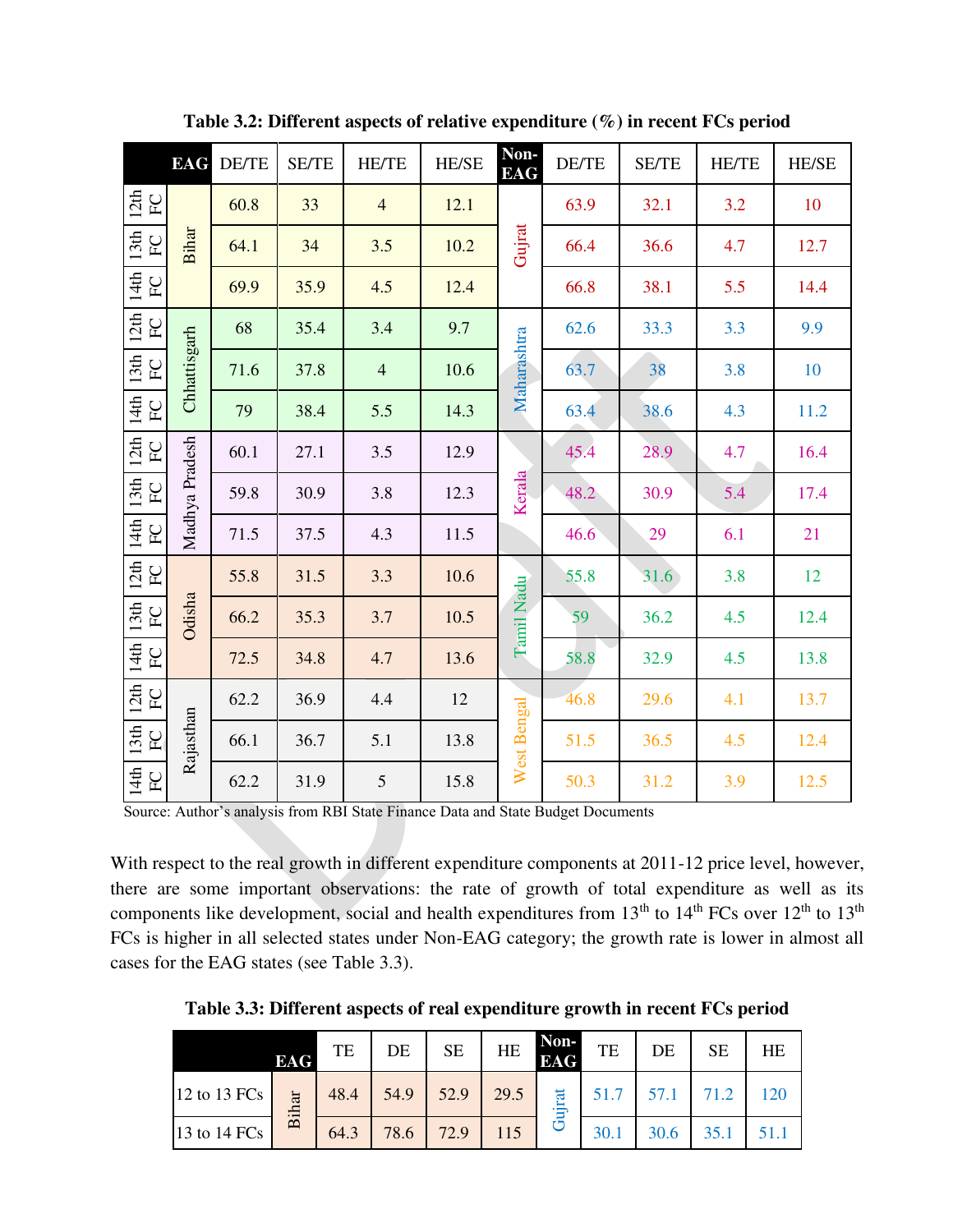| 12 to 13 FCs | Chhattisgarh      | 56.1 | 64.4 | 62.7 | 83.9 | Maharashtra   | 39   | 39.9 | 57.2 | 60.9 |
|--------------|-------------------|------|------|------|------|---------------|------|------|------|------|
| 13 to 14 FCs |                   | 64.6 | 80.7 | 67.8 | 122  |               | 30.8 | 30.5 | 33   | 48.1 |
| 12 to 13 FCs | Madhya<br>Pradesh | 58.9 | 58.6 | 80.2 | 74.1 | Kerala        | 53   | 62.2 | 62.9 | 74.9 |
| 13 to 14 FCs |                   | 44.6 | 72.5 | 75.7 | 63.9 |               | 50.5 | 46.1 | 41.5 | 68.6 |
| 12 to 13 FCs | Odisha            | 46   | 70.8 | 62   | 64.4 | Tamil<br>Nadu | 51.2 | 59.1 | 72   | 77   |
| 13 to 14 FCs |                   | 55.1 | 68.9 | 53   | 93.1 |               | 37.6 | 37   | 25.1 | 38.4 |
| 12 to 13 FCs | Rajasthan         | 39.7 | 49.7 | 38.7 | 59.9 | engal<br>est  | 31.7 | 41.9 | 58.4 | 46.3 |
| 13 to 14 FCs |                   | 78.8 | 66.7 | 54.7 | 76.9 | ≽<br>$\alpha$ | 52.6 | 49.4 | 31.7 | 31.7 |

Source: Author's analysis from RBI State Finance Data and State Budget Documents

## **3.3.2 Pattern of public health expenditure between 13th and 14th FCs**

The observed increase in different components of expenditure at subnational level during FFC period may be the fact of availability of more federal resources following 14th FC Recommendations (World Bank 2016). Further, as expected, the composition of federal transfer between tied and untied funds has changed in favor of more untied resources. Choudhury et al. (2016) observed that the tied transfer has decreased by 6.5% while untied part has increased by 8.5% in the central gross divisible pool between last year of  $13<sup>th</sup>$  FC and first year of  $14<sup>th</sup>$  FC (2014-15 to 2015-16). In order to apprehend this issue in health sector expenditure at subnational level, Figure 3.4 portrays the growth in real term for health expenditure in general as well as its tied and untied components between 13<sup>th</sup> FC to 14<sup>th</sup> FC periods. It is now evident that the growth of tied fund to health is much lower (even negative for Kerala) than untied fund irrespective of EAG and Non-EAG states. The highest growth of tied fund is observed for Madhya Pradesh and Rajasthan about 30% in EAG states, while Tamil Nadu witnessed a highest growth of tied fund (22%) among Non-EAG states. Untied fund has experienced a fairly low rate of growth from  $13<sup>th</sup>$  to  $14<sup>th</sup>$  FCs; whatsoever the growth, it is moderately higher in EAG states than Non-EAG states (except for Kerala).

A more comparative feature in the composition of tied versus untied health expenditures in  $13<sup>th</sup>$  and 14<sup>th</sup> FC-periods are presented by Figure 3.5. Expectedly, the proportion of untied health expenditure has increased in both EAG and Non-EAG states during 14<sup>th</sup> FC period over 13<sup>th</sup> FC period. As an example, there was the 50:50 combination for tied versus untied health expenditure in Bihar during 13<sup>th</sup> FC period, and the same has changed into 28:72 during 14<sup>th</sup> FC period. It is however observed from the figure that the change in composition of the tied versus untied expenditure between  $13<sup>th</sup>$  and 14<sup>th</sup> FCs is more obvious for EAG states.

A more comparative feature in the composition of tied versus untied health expenditures in  $13<sup>th</sup>$  and 14<sup>th</sup> FC-periods are presented by Figure 3.5. Expectedly, the proportion of untied health expenditure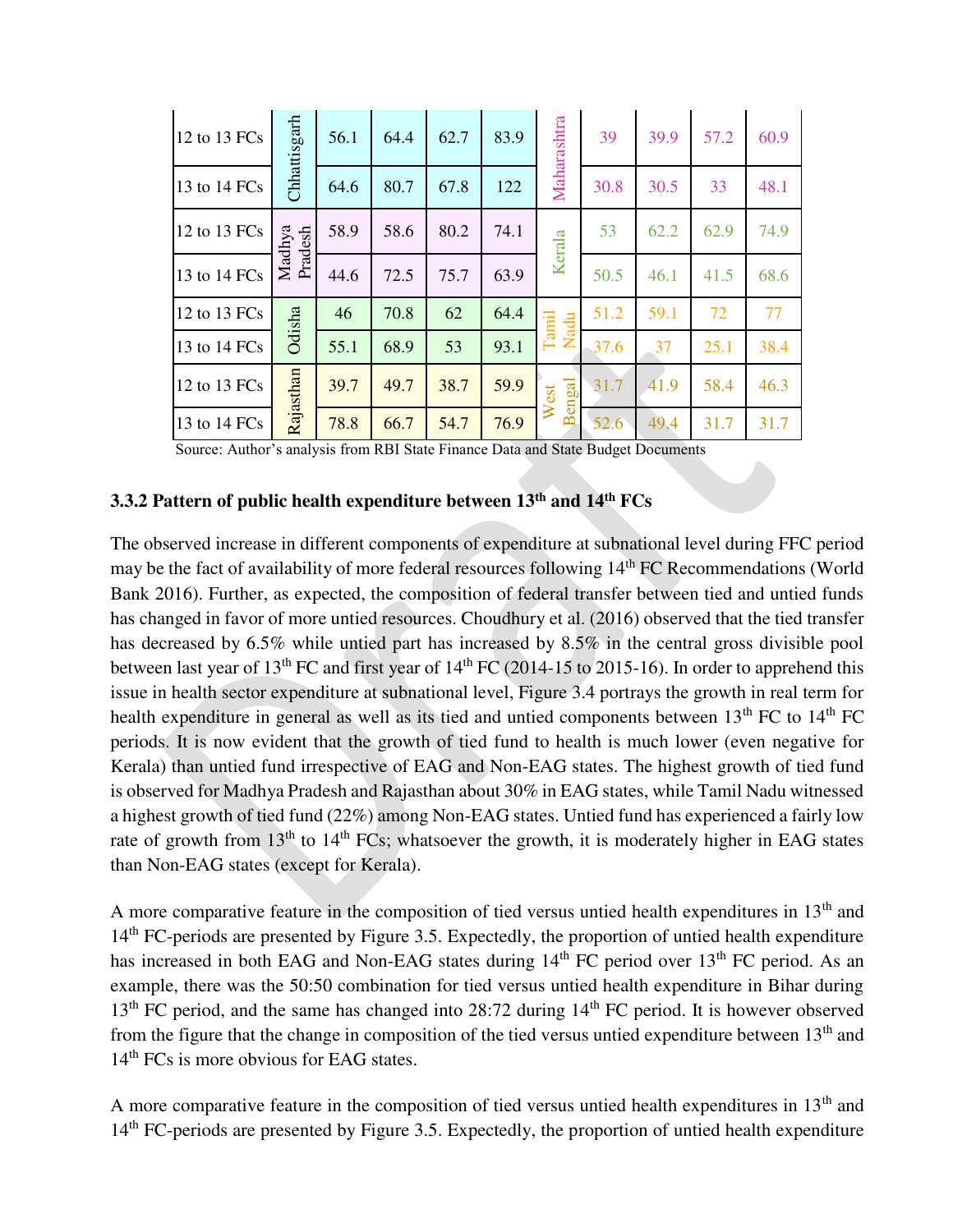has increased in both EAG and Non-EAG states during 14<sup>th</sup> FC period over 13<sup>th</sup> FC period. As an example, there was the 50:50 combination for tied versus untied health expenditure in Bihar during 13<sup>th</sup> FC period, and the same has changed into 28:72 during 14<sup>th</sup> FC period. It is however observed from the figure that the change in composition of the tied versus untied expenditure between  $13<sup>th</sup>$  and 14<sup>th</sup> FCs is more obvious for EAG states.



**Figure 3.4: Growth of real total, tied and untied fund for health between 13th and 14th FCs** 



**Figure 3.5: Contribution of real tied and untied fund for health between 13th and 14th FCs**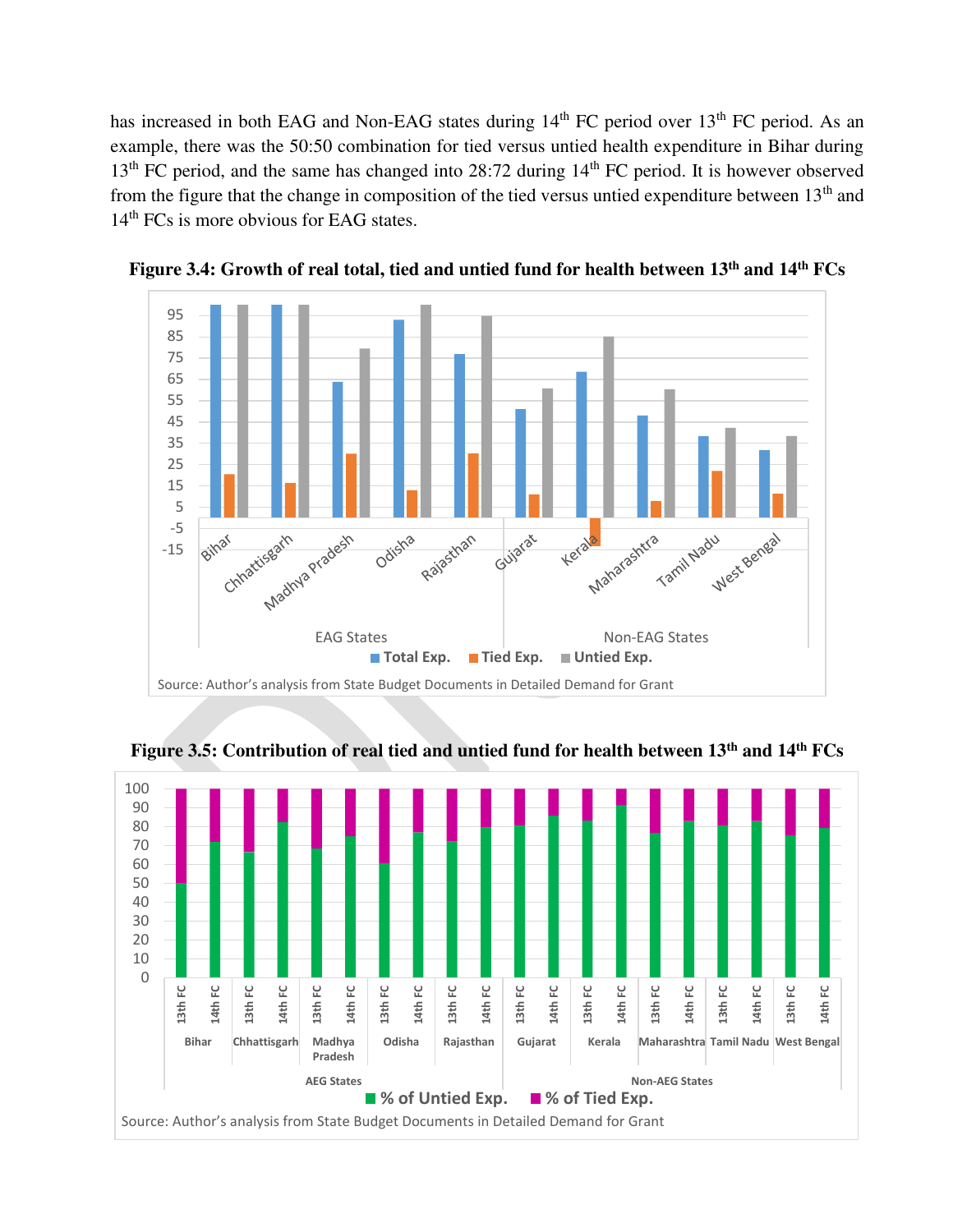While the health expenditure relative to GSDP as well as TE and in real term (offered in Tables 3.1, 3.2 and 3.3) has increased, and there is a very affirmative growth found for untied health expenditure (portrayed in Figure 3.4) during FFC period, the volume of tied health transfer has experienced an obvious contraction from  $13<sup>th</sup>$  to  $14<sup>th</sup>$  FCs. To study the impact of real contractionary effect on tied health expenditure, we have analysed its different components such as the real rate of growth on specific schemes such as prevention and control programmes for communicable diseases (CDs) and non-communicable diseases (NCDs) pertaining to the National Disease Control Programmes of NHM (National Health Mission). Worthwhile to note that almost all the erstwhile centrally sponsored schemes directly devoted to CDs and NCDs are now arranged under the core scheme of NHM. Following Table 3.4 offers a comprehensive list of the central tied transfer to health sector.

|  | <b>NHM</b>  | Flexipool for CDs like AIDS, TB, Leprosy, Goitre, Vector Borne, etc.      |
|--|-------------|---------------------------------------------------------------------------|
|  |             | Flexipool for NCDs like CVD, Cancer, Trauma, Mental, etc.                 |
|  |             | Flexipool for NRHM, NUHM, NAM, RCH, Immunisation, etc.                    |
|  | <b>RSBY</b> | National Health Insurance Program                                         |
|  |             | <b>FC</b> Grant Finance Commission incentive and special grants on health |

**Table 3.4: List of central tied fund to health sector implemented via state agencies** 

The growth of tied fund in real term including CDs, NCDs and NHM from 13<sup>th</sup> to 14<sup>th</sup> FC-periods are individually portrayed in following Figure 3.6.**<sup>7</sup>** It is found that the growth of expenditure solely devoted to CDs is positive in most of the cases for both EAG and Non-EAG states. A serous negative growth of expenditure for CDs is however observed in Chhattisgarh. In this regard, Odisha under EAG group and West Bengal under Non-EAG group have experienced a marginal increase and decrease respectively. For NCD-expenditure, there is a serious negative growth in Bihar, Madhya Pradesh and Odisha, and affirmatively positive growth in Chhattisgarh and Rajasthan among EAG states. In the Non-EAG states, only Kerala and Maharashtra have been able to spend significantly on non-communicable deceases. Overall growth of the tied fund to NCDs has increased about 20% at all-India level. Finally, the NHM fund as well as central tied resources have followed the same pattern of growth in each of the states. Except for Tamil Nadu in Non-EAG group along with Madhya Pradesh and Rajasthan in EAG group, the growth of real expenditures for NHM and central tied transfer are all negative.

 $\overline{a}$ 

<sup>&</sup>lt;sup>7</sup> For the convenient of our analysis, tied fund on CDs, NCDs and rest NHM (which is exclusive of CD and NCD components) are considered as total expenditure involving both central and state's matching shares; and total tied fund includes only the transfer of central share. Further, RSBY amount is not included due to nonavailability of information.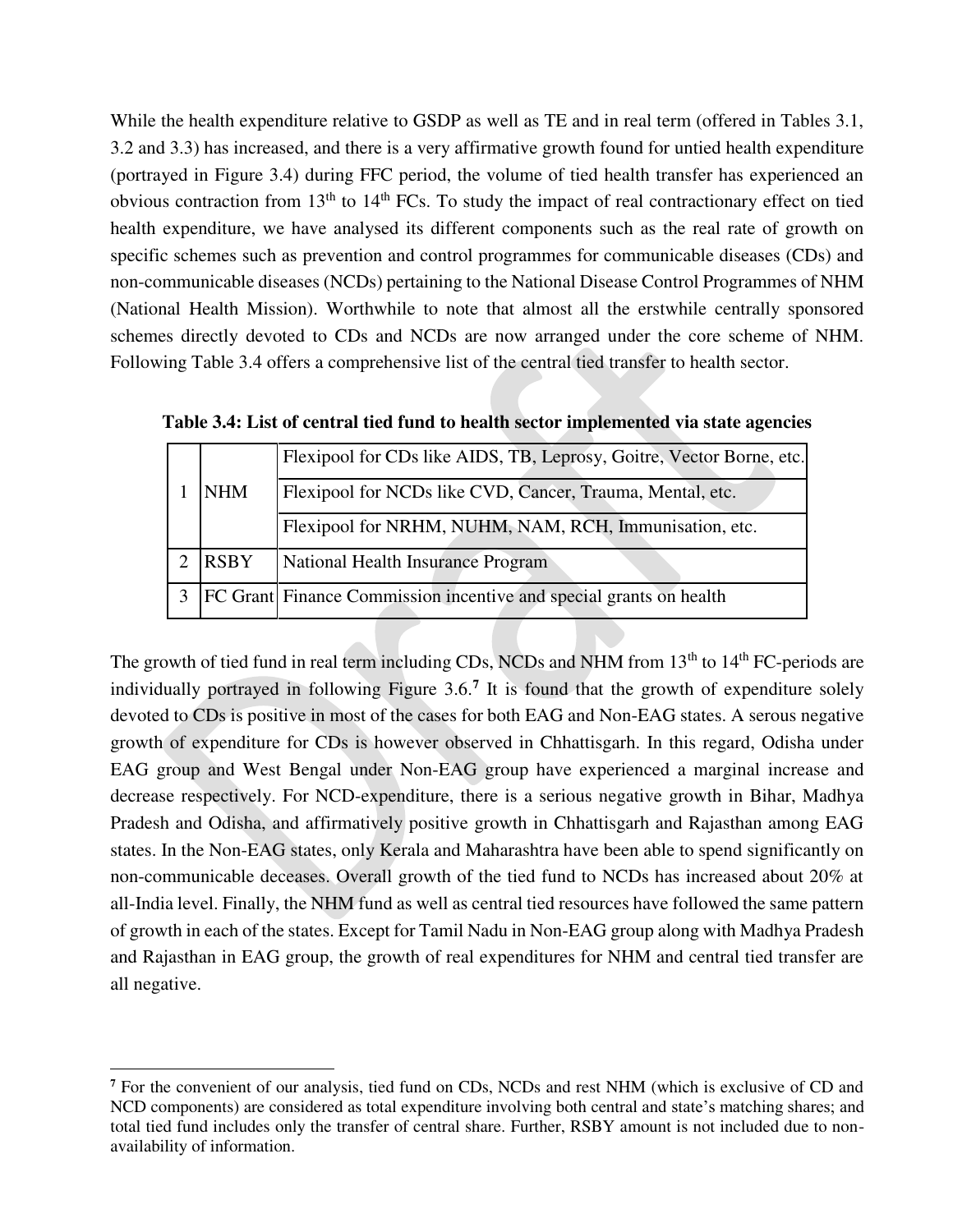

#### **Figure 3.6: Growth of central tied fund (real) on health between 13th and 14th FCs**

Source: Author's analysis from State Budget Documents in Detailed Demand for Grant and NHM-HIMS Data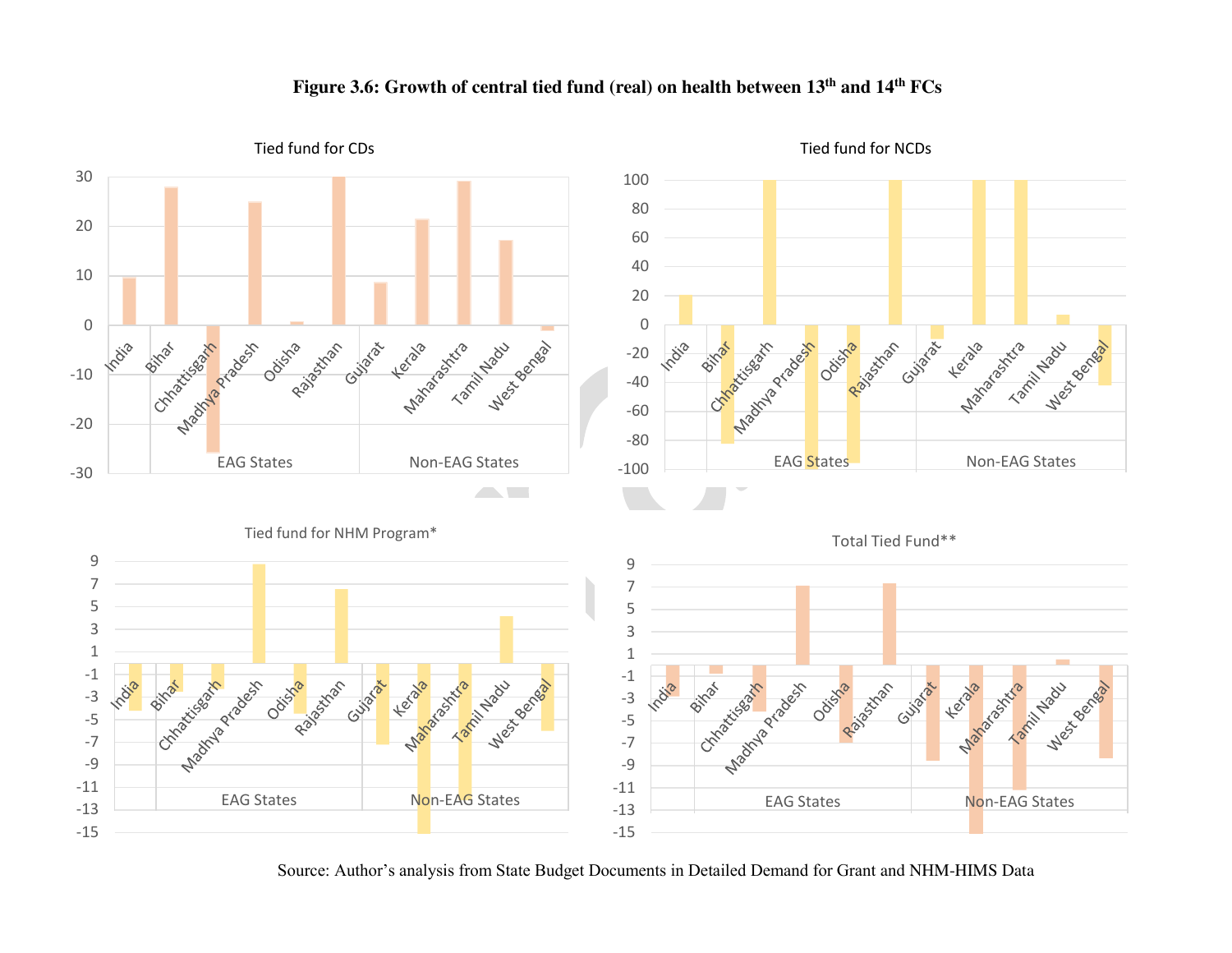#### **3.4 Summary**

In this chapter, we have comparatively analyzed different components of the expenditure as well as growth in real term for tied and untied health expenditure at subnational level between EAG and Non-EAG states during the era of recent few Finance Commissions. The key findings are as follows:

- Following the recommendations by FFC, federal redistribution has increased all important components of expenditure at state level including health sector spending. Several recent studies have also found that there is a net gain of resources in the form of central transfer to states during FFC period. While those studies typically compared last year of  $13<sup>th</sup>$  FC with first year of 14<sup>th</sup> FC, our finding is based on an in-depth analysis covering entire period of the  $12<sup>th</sup>$  and  $13<sup>th</sup>$  FC with available two years information during  $14<sup>th</sup>$  FC period.
- Our detailed analysis of tied versus untied funds available for health sector depicts the fact that the rate of growth in real term for untied fund during  $14<sup>th</sup> FC$  period is much higher than tied fund, particularly in the EAG states which are also high focus group under NHM.
- We found that the growth of tied fund to health in real term is much lower than the untied one during FFC period irrespective of the category of states as EAG and Non-EAG. In search of the root of such shrinkage in tied component, we observed that there is a negative growth of central tied transfer to health between  $13<sup>th</sup>$  to  $14<sup>th</sup>$  FCs in both EAG and Non-EAG states.
- A very comprehensive level of analysis using Demand for Grant of several state-budgets since 2010-11 to till date shows that while the growth of tied fund directly devoted to CDs is affirmative (excepting Chhattisgarh), a serous negative growth of expenditure on NCDs is observed for most of the EAG states and a few Non-EAG states during FFC period.

## **REFERENCES**

Bagchi, A. and P. Chakraborty (2004): Towards a Rational System of Centre-State Revenue Transfers in India, NIPFP Working Paper No. 16, New Delhi: National Institute of Public Finance and Policy; URL: [http://www.nipfp.org.in/](http://www.nipfp.org.in/media/medialibrary/2013/04/wp04_nipfp_016.pdf)  [media/medialibrary/2013/04/wp04\\_nipfp\\_016.pdf](http://www.nipfp.org.in/media/medialibrary/2013/04/wp04_nipfp_016.pdf)

Barenberg, A.J., D. Basu and C. Soylu (2016): The Effect of Public Health Expenditure on Infant Mortality: Evidence from a Panel of Indian States, 1983-1984 to 2011-2012, Journal of Development Studies (in-press); URL: [http://dx.](http://dx.doi.org/10.1080/00220388.2016.1241384)  [doi.org/10.1080/00220388.2016.1241384](http://dx.doi.org/10.1080/00220388.2016.1241384)

Chakraborty, P. (2011): Deficit Fundamentalism vs Fiscal Federalism: Implications of 13th Finance Commission's Recommendations, NIPFP Working Paper No. 81, New Delhi: National Institute of Public Finance and Policy; URL: [http://www.nipfp.org.in/media/medialibrary/2013/04/wp\\_2011\\_81.pdf](http://www.nipfp.org.in/media/medialibrary/2013/04/wp_2011_81.pdf)

Chakraborty, P.(2015): Finance Commission's Recommendations and Restructured Fiscal Space, Economic and Political Weekly 50(12): 33-35.

Chalam, K.S.R.V.S. and R. Mishra 1997): Streamlining Norms: A Renewed Approach for Finance Commission, Economic and Political Weekly 32(25): 1498-1502.